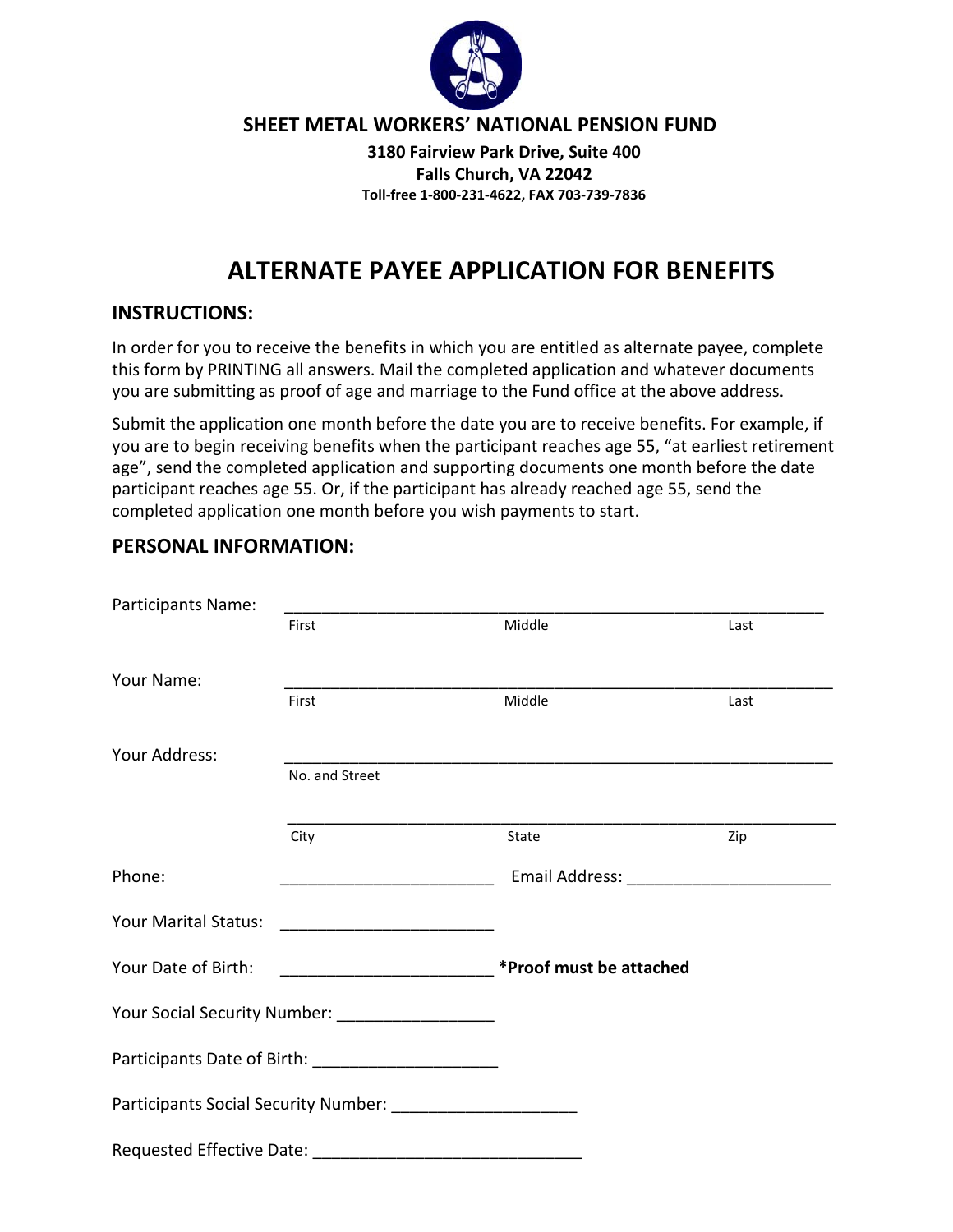

## **3180 Fairview Park Drive, Suite 400 Falls Church, VA 22042 Toll-free 1-800-231-4622, FAX 703-739-7836**

Designation of Beneficiary

Instructions: Give full name of the beneficiary, for example, Georgia M. Smith, not Mrs. Robert Smith. The Primary Beneficiary is the person or persons who will receive any pension benefits due in the event of your death. The Successor Beneficiary is the person or persons who will receive any pensions benefits due in the event of the death of both you and the Primary Beneficiary.

You may have as many Primary and Successor Beneficiaries as you wish, you may use an additional sheet of paper to list their names, addresses and relationships. For further information see Articles 7 and 8 of the Plan Booklet.

I herby designate the following named beneficiary(ies) to receive the amount of pension benefits, if any, payable at my death, under the Rules and Regulations of the National Pension Fund. I reserve the right to revoke and change this designation at any time by giving written notice to the Sheet Metal Workers' National Pension Fund in the form designated by the Trustees.

#### **Name and Address of Primary Beneficiary**

| First          | Middle                                           | Last     | Relationship |
|----------------|--------------------------------------------------|----------|--------------|
| No. and Street |                                                  |          |              |
| City           | State                                            | Zip Code |              |
|                |                                                  |          |              |
|                | <b>Name and Address of Successor Beneficiary</b> |          |              |
| First          | Middle                                           | Last     | Relationship |
| No. and Street |                                                  |          |              |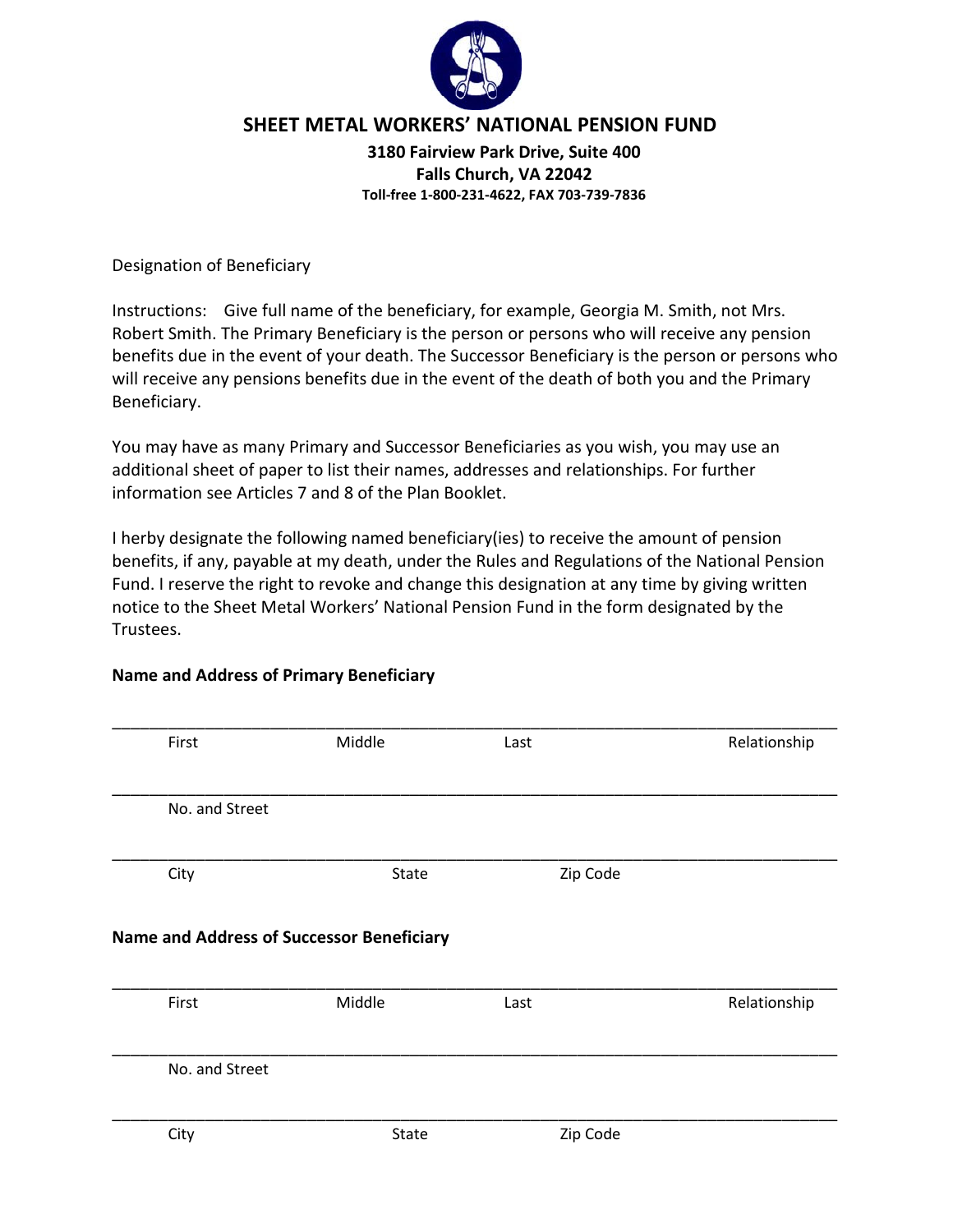

**3180 Fairview Park Drive, Suite 400 Falls Church, VA 22042 Toll-free 1-800-231-4622, FAX 703-739-7836**

Proof of Marriage. You must attach a copy of proof of your marriage to the participant to your application. This can be in the form of a marriage certificate or a confidential statement of marriage for the appropriate state agency. If you have remarried since your divorce from the participant, attach proof of that marriage as well.

Proof of Age. One of the types of proof of age on the following list must be furnished. Proof as high in order on the list as possible should be submitted if you have it, or it is readily obtainable. For instance, if you have or can readily obtain a birth certificate it should be submitted rather than a baptismal certificate or a statement of birth shown by a church record. If you do not have either of these proofs, or they are not readily obtainable, try to submit proof next in order, rather than one low on the list. Additional proof of age may be requested if the document which you submit is not convincing proof.

## **You must attach a copy of one of the following proofs of age to your application.**

- A birth certificate
- Passport
- Military Record
- Notification of registration of birth in a public registry of vital statistics.
- Hospital birth record certified by the custodian of records.
- Marriage records showing date of birth or age certified by the custodian of such records.
- A foreign church or government record.
- A signed statement by the physician or midwife who was in attendance at birth, as to the date of birth shown on their records.

If none of the above documentation is available contact the Fund Office.

If you are applying under your married name, we will require both proof of birth and proof of change of name from your maiden name to your present surname. A copy of your marriage certificate is generally sufficient proof of change of name.